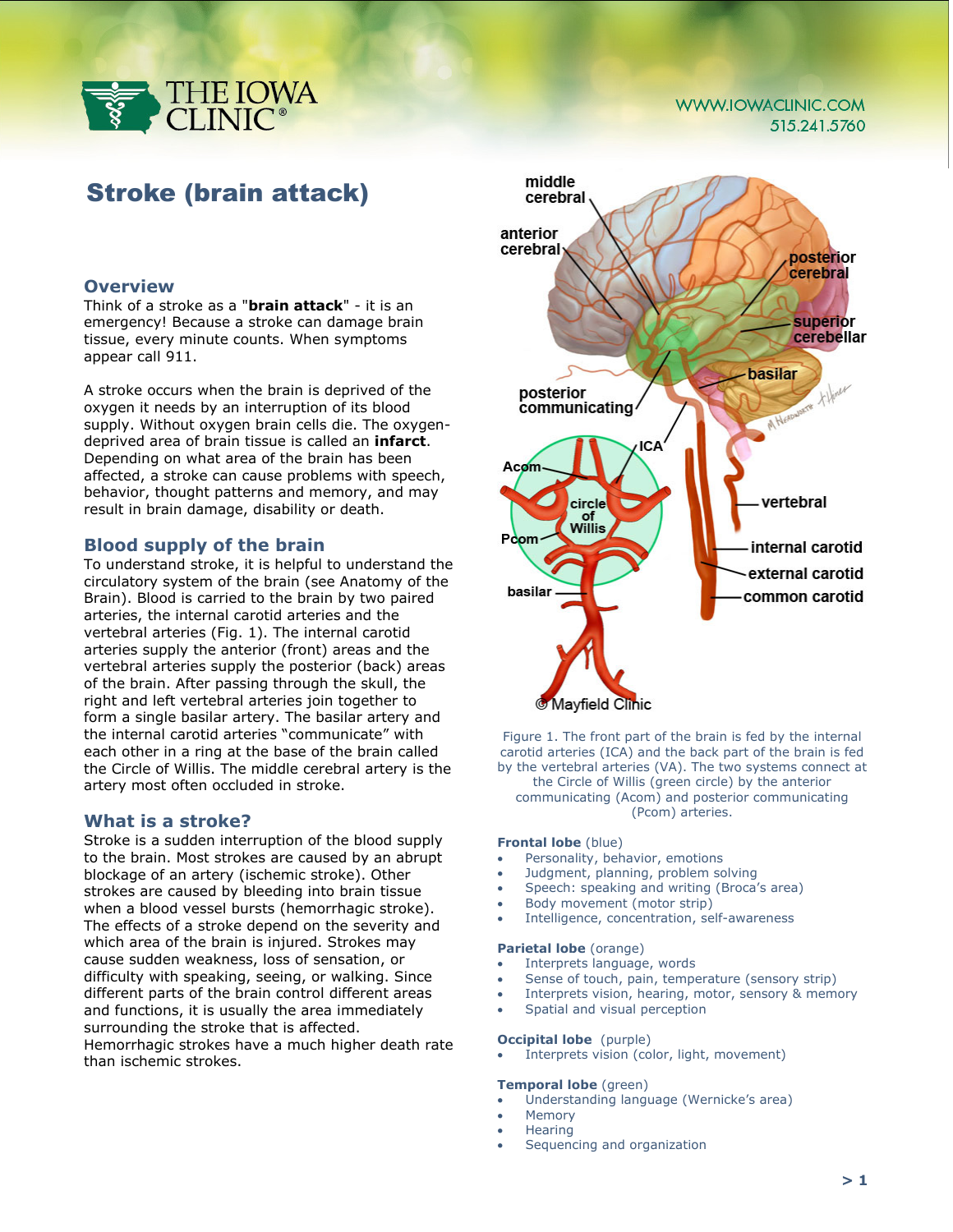# **Figure 2. Types of stroke.**



**Ischemic stroke**: (most common - 83% of cases) is caused by a blockage of an artery from a blood clot (thrombus) or from clogged blood vessels due to atherosclerosis (hardening of the arteries). In atherosclerosis, cholesterol plaques are deposited within the walls of the arteries, narrowing the inside diameter of the artery (Fig. 2A). As the artery narrows, less blood is able to pass to the brain and blood pressure increases to meet the demands of the body. The normally smooth inner wall of the artery is now roughed with plaque deposits causing blood cells to build up and form clots - called a thrombus (Fig. 2B). Thrombus build up usually occurs on large blood vessels of the neck and base of the brain.

**Embolic stroke**: is caused when a clot breaks off from the artery wall and becomes an embolus, which can travel farther down the bloodstream to block a smaller artery. Emboli usually come from the heart, where different diseases cause clot formation.

**Hemorrhagic stroke**: (less common - 17% of cases) is caused by rupture or leaking of an artery either within or around the brain. It can occur when a weakened blood vessel ruptures releasing blood

into the space surrounding the brain - this is called a subarachnoid hemorrhage (SAH). It can be caused by a ruptured aneurysm (Fig. 2C), arteriovenous malformation (AVM), or head trauma. Bleeding within the brain tissue itself is called an intracerebral hemorrhage (ICH) and is primarily caused by hypertension (Fig. 2D). Hypertension is an elevation of blood pressure that may cause tiny arteries to burst inside the brain.

# **What are the symptoms?**

Stroke symptoms may occur alone or in combination and may last a few minutes or several hours. If you or someone around you notice one or more of these warning signs, seek immediate medical attention. Poor public knowledge of stroke warning signs and risk factors limits effective stroke intervention and prevention [1]. Even if stroke symptoms disappear, they are a clear warning that a larger stroke may follow.

- Sudden weakness or numbness of the face, arm or leg, usually on one side
- Difficulty speaking or understanding language
- Decreased or blurred vision in one or both eyes
- Sudden, severe headaches
- Unexplained loss of balance or dizziness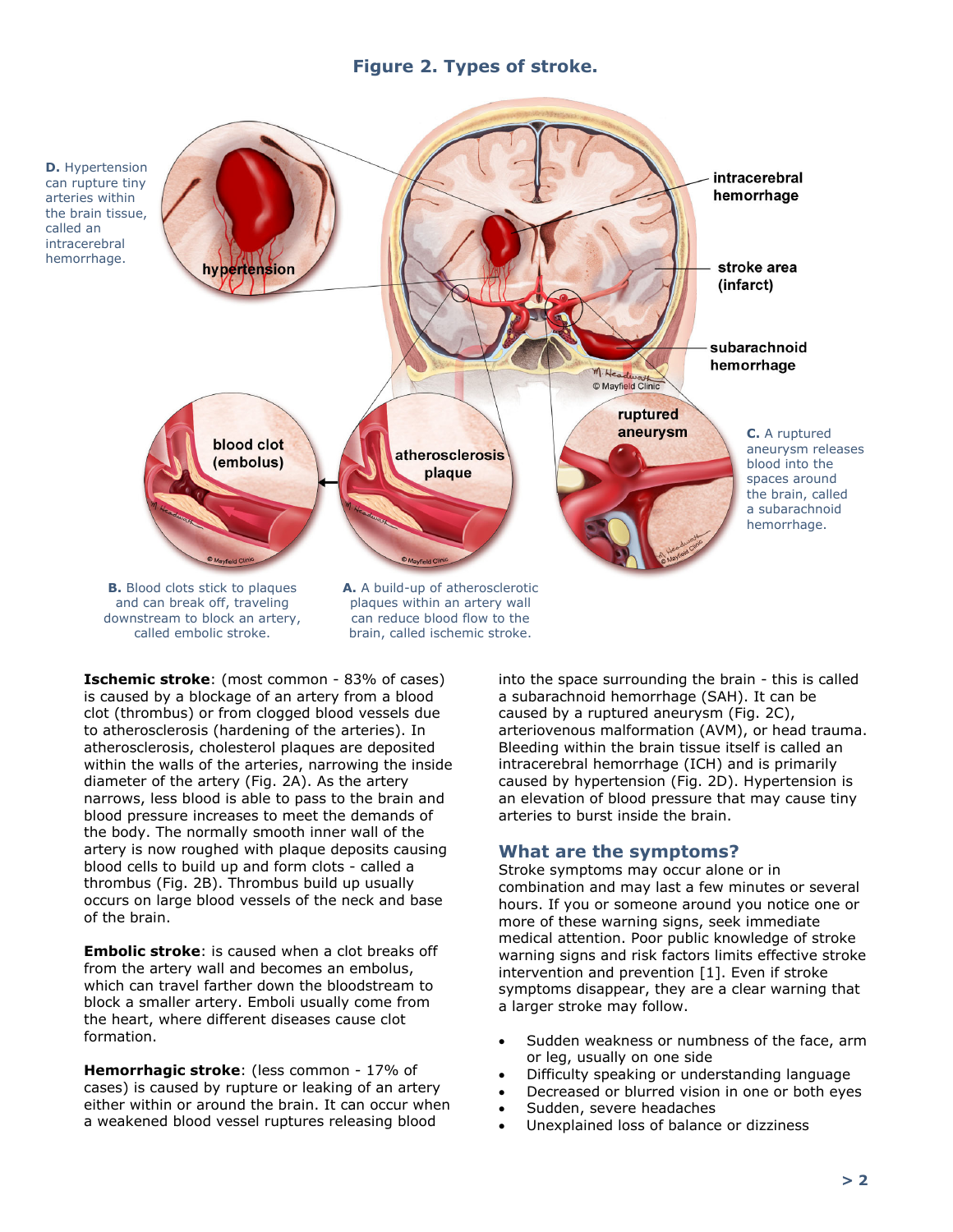### **Transient Ischemic Attacks (TIAs)**

Sometimes strokes are preceded by mini-strokes, called transient ischemic attacks (TIAs), that last anywhere from a few minutes to several hours. TIAs result when blood flow to the brain is temporarily interrupted and then restored. The symptoms resolve completely and the person returns to normal. TIAs should not be ignored they are an important warning sign. It is possible to have several TIAs before a larger stroke occurs.

# **Who is affected?**

Stroke is the third leading cause of death in the United States after diseases of the heart and all forms of cancer. About 600,000 Americans have strokes each year. Someone has a stroke every 53 seconds. Someone dies of a stroke every 3.3 minutes.

Risk factors you **can't** modify

- Age as a person ages, the chance of stroke increases.
- Gender men are more likely than women to experience a stroke.
- Race African Americans face twice the risk of stroke as Caucasians.

Risk factors you **can** modify

- High blood pressure the most dominant risk factor and the easiest to modify is hypertension. Check your blood pressure regularly and keep it under control.
- Smoking doubles your stroke risk. If you smoke, stop.
- Weight being over-weight predisposes you to high cholesterol, high blood pressure and diabetes, all of which increase stroke risk. If you are over weight, modify your diet and limit your intake of fatty foods.
- Diabetes makes people susceptible to cardiovascular diseases, which can result in stroke. If you have diabetes, keep it well controlled.
- Prior stroke or TIA increases your risk of having another stroke. Medications may decrease stroke risk if taken regularly.
- Heart disease heart conditions, especially atrial fibrillation (an irregular heart beat), have a greater stroke risk. Certain medications may decrease the risk if taken regularly.

# **How is a diagnosis made?**

When you or a loved one is brought to the emergency room with a stroke, the doctor will learn as much about your symptoms, current and previous medical problems, current medications, family history, and perform a physical exam. If you can't communicate, a family member or friend will be asked to provide this information. Diagnostic tests are used to help the doctors determine whether they need to unblock a clogged artery (in ischemic stroke) or stop the bleeding (in hemorrhagic stroke).

- **Lumbar puncture** is an invasive procedure in which a hollow needle is inserted into the subarachnoid space of the spinal canal to detect blood in the cerebrospinal fluid (CSF). If a hemorrhagic stroke is suspected, the doctor may perform a lumbar puncture.
- **Computed Tomography (CT)** scan is performed for both ischemic and hemorrhagic strokes. CT is a safe, noninvasive X-ray to review the anatomical structures within the brain to see if there is any bleeding in or around the brain. A newer technology called CT angiography involves the injection of contrast into the blood stream to view the arteries of the brain and find blockages.
- **Angiogram** is an invasive procedure in which a catheter is inserted into an artery and passed through the blood vessels to the brain. Once the catheter is in place, contrast dye is injected into the bloodstream and X-ray images are taken. This test is used to diagnose and determine the location of aneurysms and AVMs.
- **Magnetic resonance imaging (MRI)** scan is a noninvasive test that uses a magnetic field and radiofrequency waves to give a detailed view of the soft tissues of your brain. An MRA (Magnetic Resonance Angiogram) is the same noninvasive study, except it is also an angiogram, which means it examines the blood vessels in addition to structures of the brain.

# **What treatments are available?**

For many years, there was little hope for those suffering an ischemic stroke. However, recent breakthroughs have led to new treatments that restore blood flow to the blood deprived (infarct) area. Thus, reducing secondary damage in the area surrounding the infarct, called the penumbra. In contrast, treatment for those suffering a hemorrhagic stroke focuses on stopping the bleeding. In either case the person must get to a hospital immediately for the treatments to work.

Ischemic stroke treatments

- Clot buster drugs (t-PA)
- Blood thinners (anticoagulants)
- Angioplasty/stents
- Carotid endarterectomy

#### **Clot buster drugs**

Thrombolytic "clot-buster" drugs help restore blood flow by dissolving the clot blocking the artery. The most common "clot-buster" is tissue plasminogen activator, or t-PA for short. T-PA is an enzyme found naturally in the body that dissolves clots. Doctors inject extra t-PA into your blood stream to speed up this process. To be effective, t-PA (Activase) should be given as quickly as possible. Patients who received t-PA within 3 hours of onset of stroke symptoms were at least 33% more likely to recover from their stroke with little or no disability after 3 months [2, 3].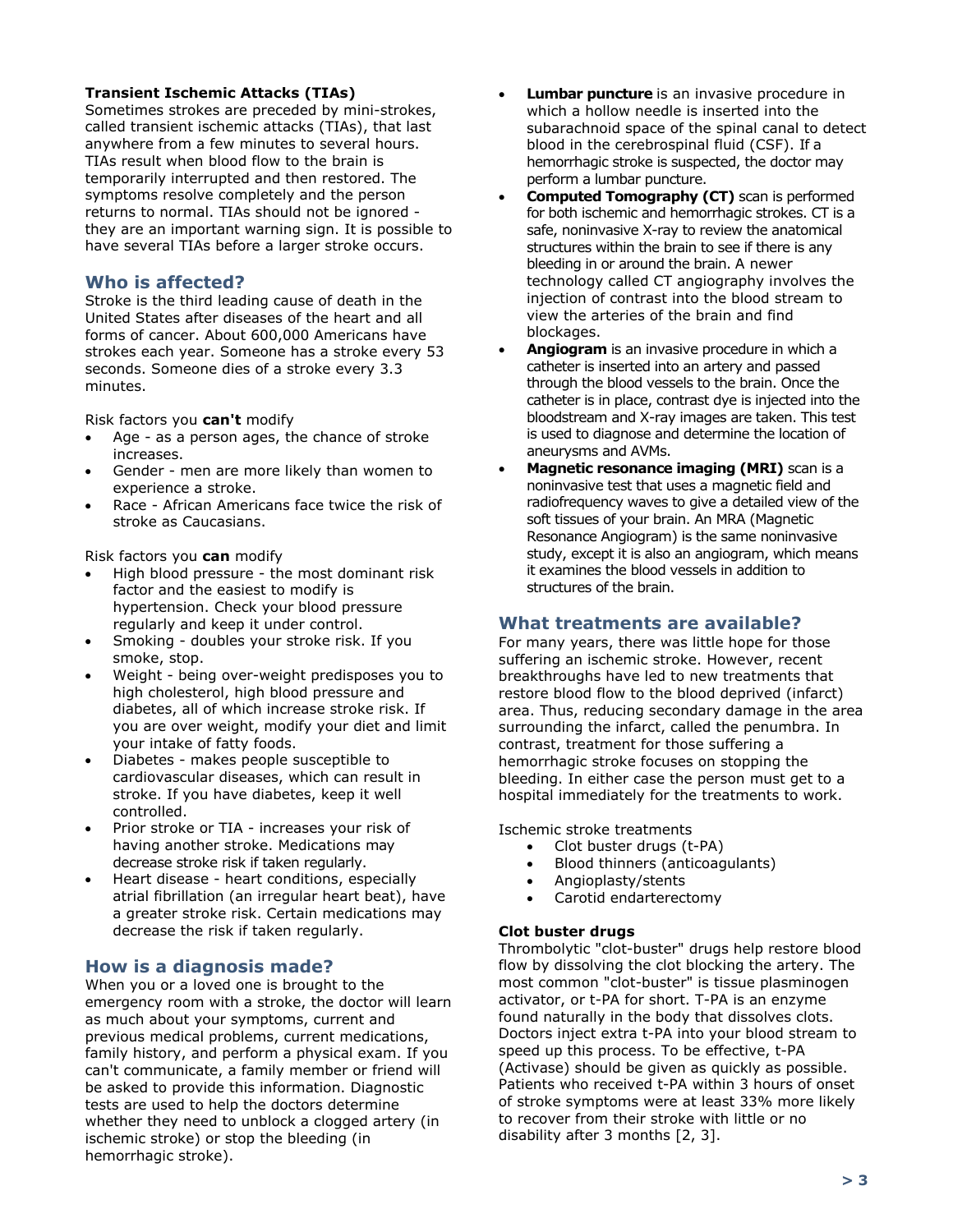T-PA can also be delivered right at the clot site in a procedure called intra-arterial thrombolysis. In this method the t-PA drug doesn't have to travel through your entire body before reaching the clot. A doctor called a Neuro Interventionalist performs this procedure during an angiogram. A very small catheter is inserted into an artery in your groin and guided through your bloodstream up to the brain where the clot is located. The t-PA drug is then released to dissolve the clot. The doctor also pushes the catheter back and forth through the clot to help break it up. Typically this treatment option is only available at specialized stroke care centers.

#### **Blood thinners**

Anticoagulants, or "blood thinners", such as warfarin and antiplatelet agents such as aspirin, ticlopidine, dipyridamole, or clopidogrel interfere with the blood's ability to clot and can play an important role in preventing stroke.

#### **Angioplasty**

Angioplasty is used to open blood vessels narrowed or blocked by plaque build-up in atherosclerosis. A Neuro Interventionalist performs it during an angiogram. A catheter is inserted into an artery in the groin and then passed through the blood vessels to the plaque build-up. The doctor guides the catheter through the bloodstream while watching a fluoroscopy (a type of x-ray) monitor. Once positioned correctly, a balloon is inflated to flatten the plaques against the wall and open the artery to restore blood flow.

#### **Carotid endarterectomy**

Sometimes plaque build-up is too great to treat with angioplasty and the plaque must be removed through surgery. A common area for build-up of plaques is at the common carotid arteries in the neck where the internal and external carotid arteries branch. If the carotid artery is more than 70% blocked, a surgical procedure called an endarterectomy may reduce your risk of stroke by 65% [4]. Through an incision in your neck the carotid artery is opened and the plaque removed to restore blood flow.

#### **Recovery**

Each person's mental and physical deficits are unique. For example, someone who has a small stroke may experience only minor deficits such as weakness of an arm or leg. On the other hand, someone who has a larger stroke may be left paralyzed on one side or lose his/her ability to speak and process language. Some of these deficits may disappear over time with healing and therapy. The recovery process is long and may take weeks, months, or years to understand the level of deficits you incurred and regain function. Rehabilitation professionals can help set up a treatment plan and help others understand the stroke person's needs and help with daily living activities.

- **Aphasia** is a total or partial loss of the ability to understand or use words. Caused by damage to the brain's language center, some people quickly and completely recover from aphasia after a stroke. Others may have permanent speech and language problems. Speech problems can range from trouble finding words to being unable to speak. Some people have problems understanding what others are saying or have trouble with reading, writing or math. In other cases, someone may have trouble talking but can understand what others say.
- Apraxia is the inability to control your muscles making movement uncoordinated and jerky.
- **Dysarthria** is a loss of control over muscles in the face and mouth. Their voice may sound slurred, muffled, or hoarse. The mouth may droop on one side of face due to muscle weakness. Exercises can strengthen these muscles.
- **Dysphagia** is difficulty swallowing making eating and drinking a challenge and choking a danger. Tongue and lip exercises can help regain control.
- **Paralysis** is a loss of muscle function and sensation in an area of the body.
- **Hemiparesis** is a weakness of muscles on one side of the body. Improving posture, range of motion, and strength can help regain control.
- **Hemianopia** is the loss of sight in half of visual field.

#### **Preventing another stroke**

The link between cardiovascular health and stroke is inseparable. Of the 700,000 people who suffer a stroke each year, about 200,000 are recurrent attacks.

- 1. Take your medication every day as directed. Your medication helps to thin your blood and prevent clots.
- 2. Eat a healthy diet of foods low in fat, cholesterol, and salt.
- 3. Control your blood pressure.
- 4. Quit smoking.
- 5. Exercise regularly. You'll feel good about yourself, alleviate depression, control weight, and build muscle strength.
- 6. Get enough sleep and reduce stress.
- 7. Limit your use of alcohol. It can be risky to drink alcohol if you take certain medications. Talk to your doctor.
- 8. Talk about your feelings. Sudden mood swings and depression are common after a stroke and lessen with time. A support group or counselor can help you and your family.